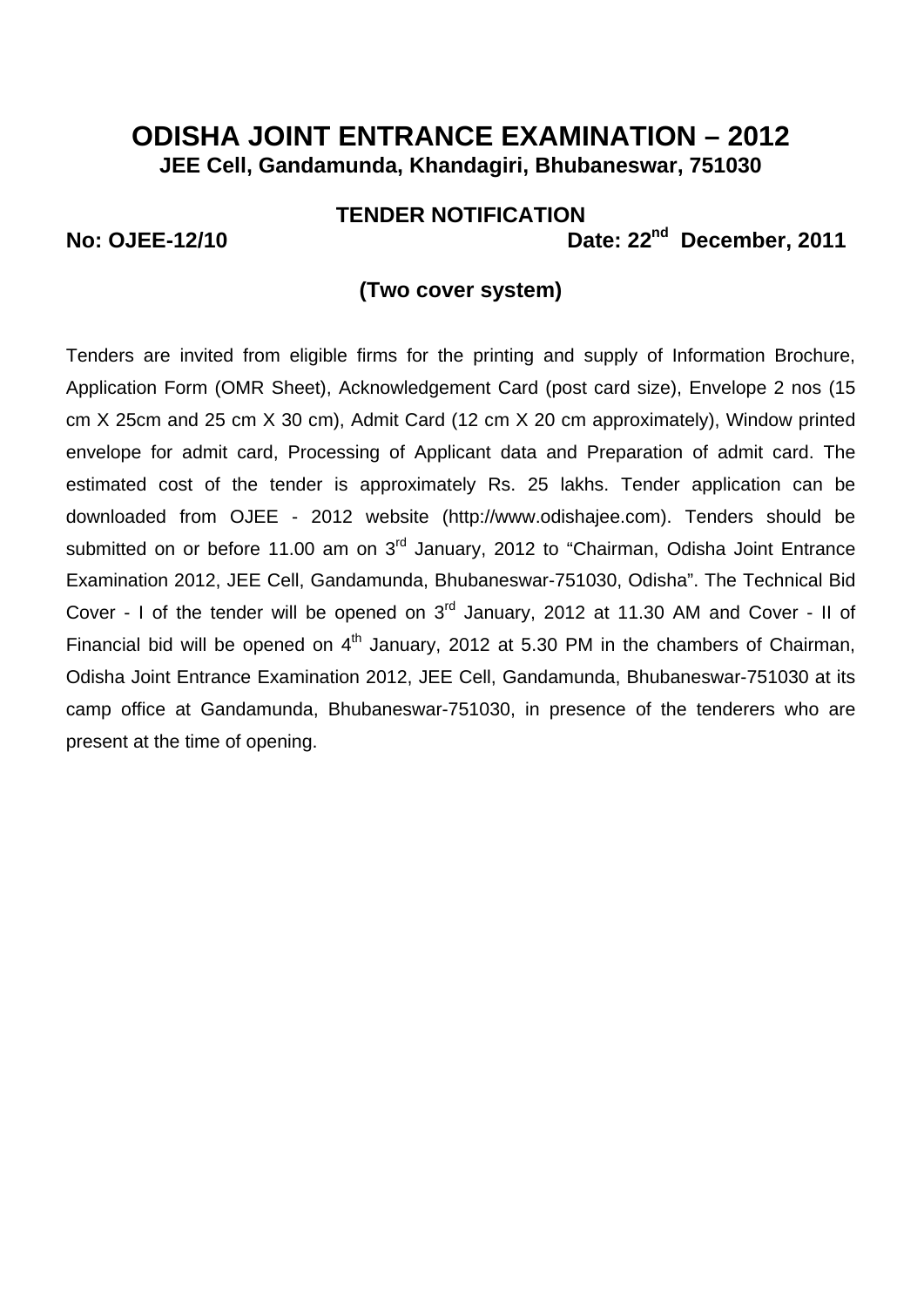TENDER NOTICE NO.: OJEE-12/10 Dated: 22<sup>nd</sup> December, 2011

Name of the Work: Printing and supply of Information Brochure, Application Form (OMR Sheet), Acknowledgement Card (post card size), Envelope 2 nos (15 cm X 25cm and 25 cm X 30 cm), Admit Card (12 cm X 20 cm approximately), Window printed envelope for admit card, Processing of Applicant data and Preparation of admit card.

LAST DATE & TIME FOR RECEIPT OF TENDERS : 3<sup>rd</sup> January, 2012 (up to 11 AM)

DATE & TIME OF OPENING OF TENDERS : (i) Technical Bid - 3<sup>rd</sup> January, 2012 at 11.30 AM

(ii) Financial Bid  $-4$ <sup>th</sup> January, 2012 at 5.30 PM

PRICE OF THE DOCUMENT : (Rs. 500/-) DD No.

Note :

- 1. Please attach DD of Rs. 500/- in favour of "**OJEE 2012**", payable at Bhubaneswar for price of tender document.
- 2. All pages of tender documents issued by the OJEE-2012 should be attached with the quotation duly signed with seal of the firm as acceptance of terms and conditions of tender.
- 3. Certified copies of PAN. No. Service Tax/Registration No. etc should be attached.

### **SIGNATURE OF THE OFFICER / OFFICIAL ISSUING THE TENDER DOCUMENT**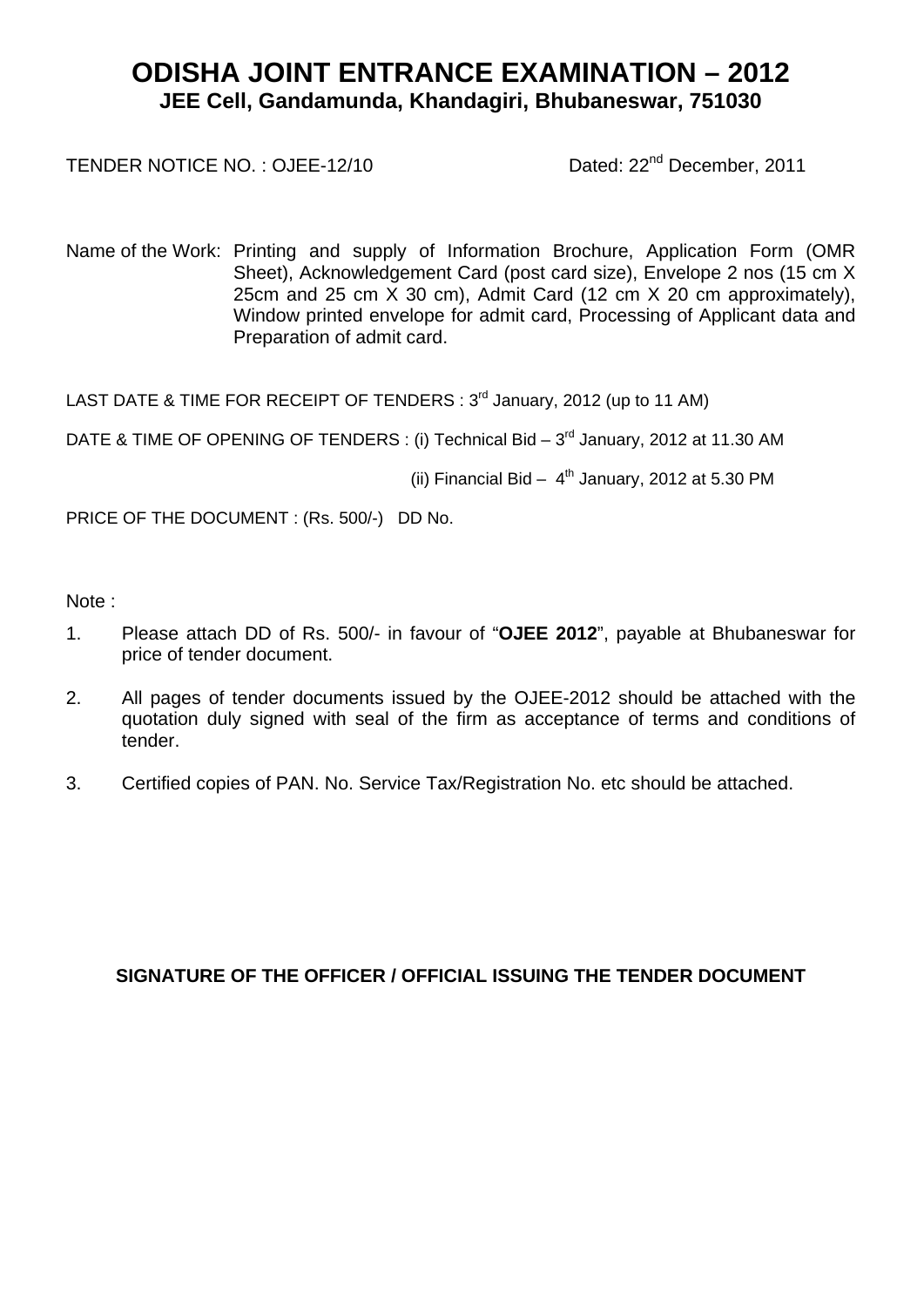### **Terms & Conditions**

Tenderers responding to this enquiry shall be deemed to be agreeable to the terms and conditions herein contained. These terms and conditions shall be binding on the successful Tenderer. Conditional Tenders are liable to be rejected. ODISHA JOINT ENTRANCE EXAMINATION – 2012, (OJEE - 2012), Odisha, will process the tender as per Government of Odisha standard procedures. OJEE - 2012 reserves the right to reject any or all or part of tender without assigning any reason thereof and shall also not be bound to accept the lowest tender. OJEE - 2012 will not under any obligation to give any clarification to the agencies whose bids are rejected / not selected.

- 1. The entire work intended to tender is of confidential in nature. Hence the absolute confidentiality should be maintained.
- 2. The tenderer has to submit earnest money deposite (EMD) of Rs. 25,000/- (Rupees twenty five thousand only) by way of demand draft favouring "**OJEE 2012**" payable at Bhubaneswar along with the tender. EMD of a tender will be forfeited, if the tenderer withdraws or amends its tender or impairs or derogates from the tender in any respect within the period of validity of its tender. The earnest money of the successful bidder will be returned only after the execution of the order to the satisfaction OJEE – 2012 committee.
- 3. While submitting tender, tenderers must submit Technical Bid and Financial Bid in two different sealed envelopes clearly marking the contents on the cover of each envelope and are to be put in a single sealed envelope. Financial bids of technically qualified tenderers will only be opened. Others (unopened ones) will be kept in the file.
- 4. The Technical Bid and Financial Bid tender covers should be sealed and sent to the "Chairman, ODISHA JOINT ENTRANCE EXAMINATION – 2012, Gandamunda, Bhubaneswar-751030" and it should reach on or before **11.00 AM** on **3rd January, 2012** and it should be superscribed as "Tender for the printing and supply of Information Brochure".
- 5. Technical bids will be opened on the due date and time as notified, in the presence of the vendors present with authorization letter from the respective company/firms. The Cover-I of Technical bid tender will be opened on **3rd January, 2012** at **11.30 AM** and Cover-II of Financial bid will be opened on **4th January 2012,** at **5. 30 PM** in the chamber of Chairman, OJEE – 2012 in presence of the tenderers.
- 6. The tenders received after the due date and time will be rejected.
- 7. No revision of the price bid will be allowed once the price bids are opened.
- 8. No increase in price will be allowed after signing the contract for one year.
- 9. The successful tenderer should make an agreement on a non-judicial stamp paper worth of Rs. 200.00 with the OJEE - 2012 stating that the firm/agencies will abide by all the terms and conditions laid down by the OJEE - 2012.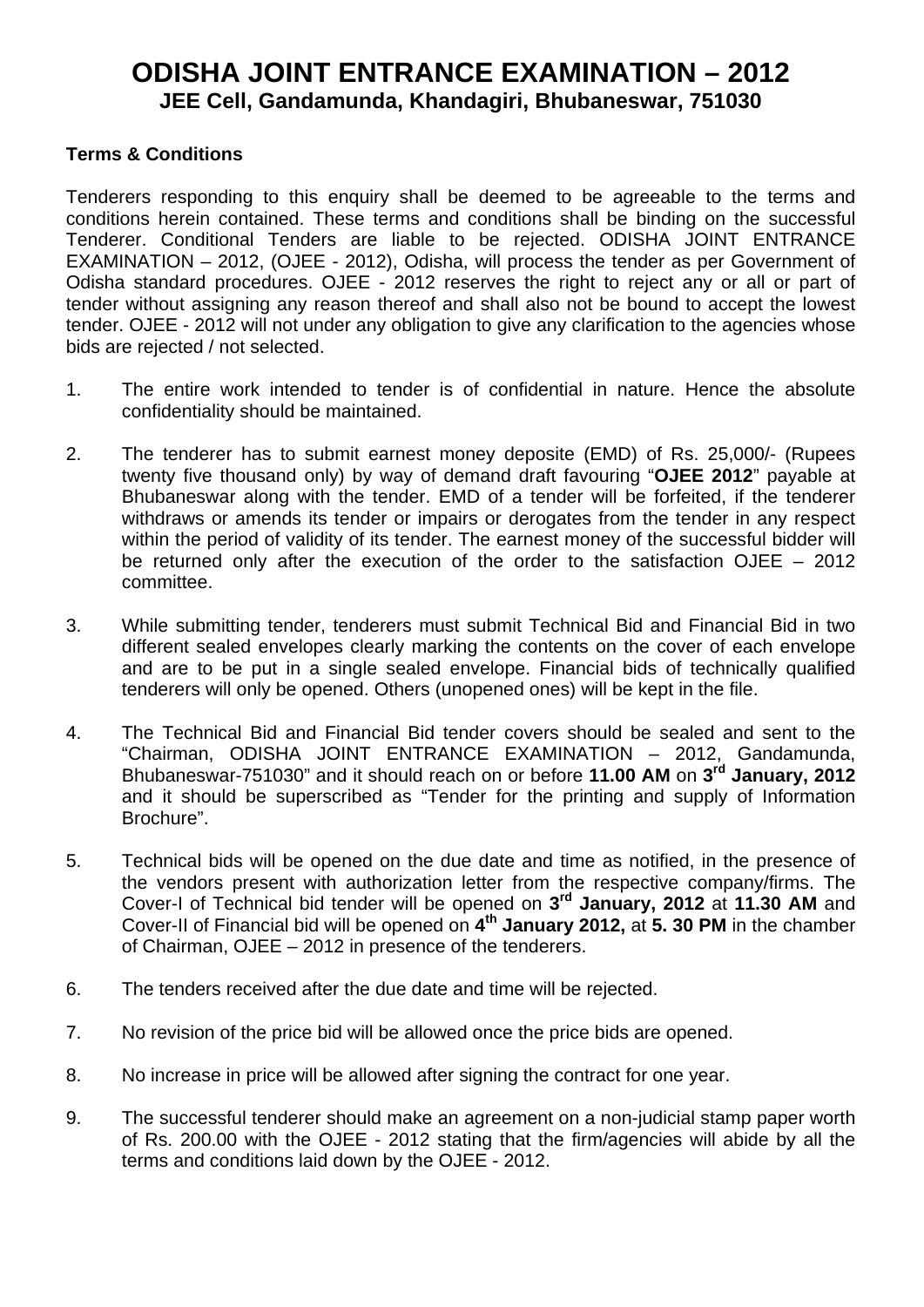- 10. Supplier will be responsible for getting the proof reading of all the items approved from the OJEE - 2012 and obtain supply order before execution.
- 11. No separate payment will be made for proof reading & preparation of samples. Preparation of samples / design of the stationary shall be made as per instruction given by OJEE - 2012.
- 12. Earnest money in the form of Demand Draft from any nationalized Bank drawn in favour of "**OJEE 2012**", Orissa, payable at Bhubaneswar, must be deposited along with the tender. The earnest money so deposited shall not earn any interest. Tenders without earnest money will be outrightly rejected. The detail of Earnest money is given as under:

| SI No. | <b>Name of the Documents</b>                                                                                                                                                                                                                                                                                      | Approximate<br><b>Requirement</b> | <b>EMD</b>  |
|--------|-------------------------------------------------------------------------------------------------------------------------------------------------------------------------------------------------------------------------------------------------------------------------------------------------------------------|-----------------------------------|-------------|
|        | Information Brochure, Application Form  <br>(OMR Sheet), Acknowledgement Card<br>(post card size), Envelope 2 nos (15 cm X)<br>25cm and 25 cm X 30 cm), Admit Card (12<br>cm X 20 cm approximately), Window<br>printed envelope for admit card,<br>Processing of Applicant data and<br>Preparation of admit card. | 90,000                            | Rs.25,000/- |

- 13. The EMD is liable to be forfeited in case the supplier fails to execute the order in time. The EMD amount will be returned to the unsuccessful tenderers after completion of process.
- 14. In case of successful tenderer, the EMD will be returned on request only after the satisfactory supply of the stationery. If the successful tenderer, fail to supply the required documents and process the data in the prescribed time, the EMD will be forfeited and his/her name will be black listed.
- 15. The rate should be quoted for the total work printing, data processing etc., and offers should include all charges for printing, data processing, packing, forwarding, freight insurance, taxes, transportation, loading & unloading etc. Further the successful tenderer has to process the filled-in application form and prepare the admit card.
- 16. The tenderer should have executed similar type of work at least in any one of the technical degree college entrance examination such as IIT, AIEEE or any state JEE. (Certificate from the various organization where services rendered is to be enclosed).
- 17. The tenderer should not have been black listed earlier by any of the University or Examination board or agencies.
- 18. After acceptance of the tenders, subject to approval of the draft/proof, the successful tenderer should supply the Information Brochure, Application Form (OMR Sheet), Acknowledgement Card (post card size), Envelope 2 nos (15 cm X 25cm and 25 cm X 30 cm), Admit Card (12 cm X 20 cm approximately), Window printed envelope for admit card, Processing of Applicant data and Preparation of admit card according to the schedule given by the OJEE - 2012, Orissa, Bhubaneswar at their own cost, failing which the order will be cancelled.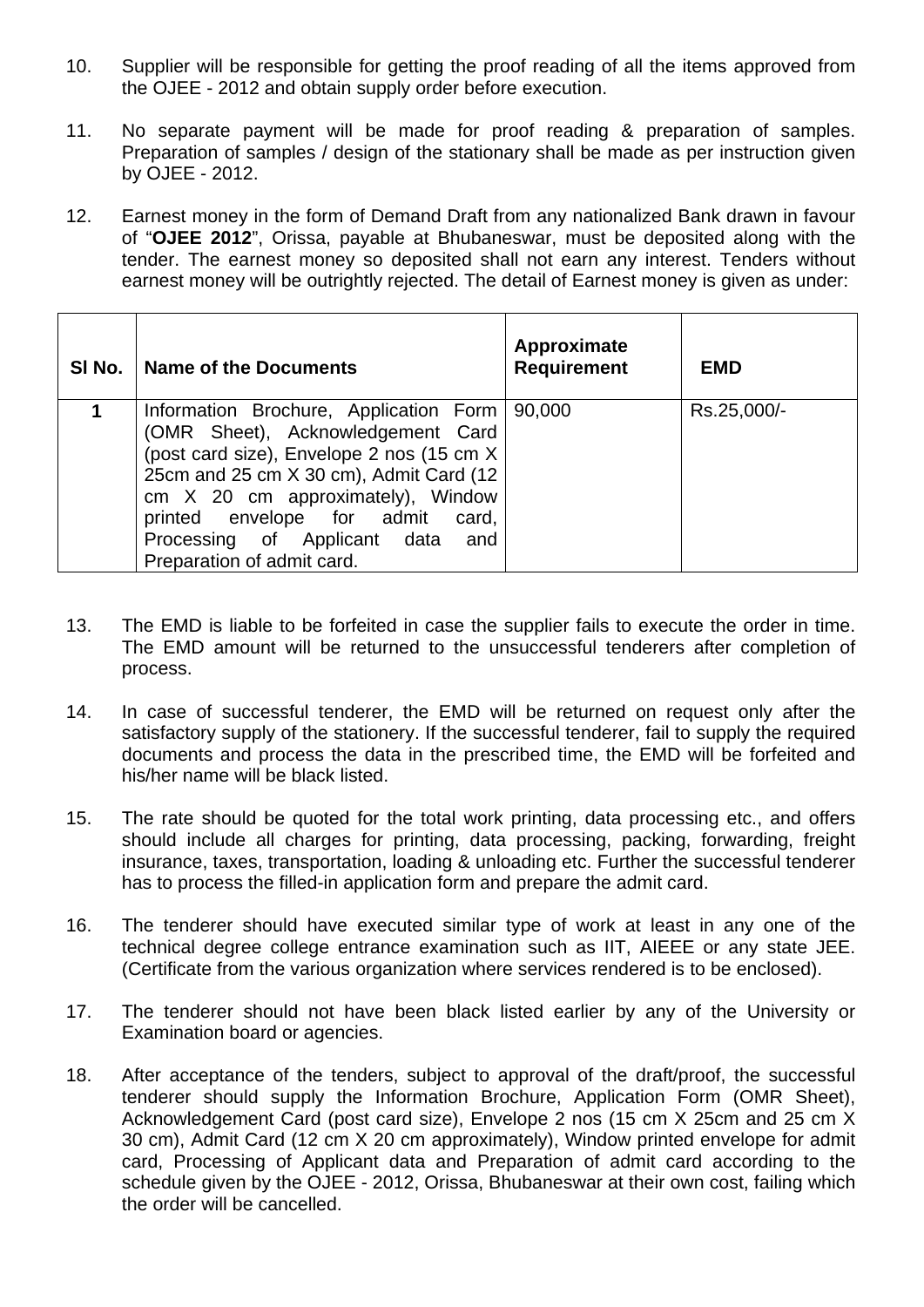- 19. OJEE 2012 will not be responsible for accidental opening of the covers that are not properly superscribed and sealed before the time notified for opening of tenders.
- 20. The tender should be submitted on the "Technical Compliance and Quotation Form".
- 21. Authorized signatory should sign on all the pages. Bids without signatures of authorized signatory will be rejected.
- 22. No advance payment will be made by the OJEE 2012 to carry out the tender work. Payments will be made only after successfully handing over the complete order to the OJEE - 2012.
- 23. If the supplied stationery is not of good quality, such stationary will be rejected.
- 24. If printing work is not satisfactory then no cost will be paid.

.

- 25. The successful tenderer is expected to maintain highest standards of accuracy while preparing the Information Brochure, Application Form (OMR Sheet), Acknowledgement Card (post card size), Envelope 2 nos (15 cm X 25cm and 25 cm X 30 cm), Admit Card (12 cm X 20 cm approximately), Window printed envelope for admit card, Processing of Applicant data and Preparation of admit card.
- 26. In terms of quantity the first order will be placed for 80,000 copies and subsequently in multiple of 5,000 copies.
- 27. The Income tax will be deducted as per rules. The tenderers should submit the photocopy of the PAN card of the firm.
- 28. OJEE 2012, Odisha reserves the right to change the order quantity or specification without assigning any reason(s), whatsoever.
- 29. The powers vests with Chairman, OJEE 2012, Odisha, either to accept or to reject wholly or partially without assigning any reason and the decision of the Chairman, OJEE - 2012, Odisha will be final in this regard.
- 30. Place of delivery is at JEE Cell, Gandamunda, Bhubaneswar, Orissa.
- 31. The annual turnover of the tenderer should not be less than Rupees One Crore in last three years.
- 32. The OMR bar code and data should be printed in laser technology only.
- 33. The tenderer should have adequate facilities for providing urgent on the spot maintenance, in case of scanner breakdown.
- 34. The tenderer should be an ISO certified company.
- 35. Offers containing unauthorized cuttings, over writings and illegible or undecipherable figures shall be disqualified. Offers containing ambiguous terms/description of system and unqualified costs/amounts; counter conditions will be disqualified without seeking any clarifications at the sole discretion of the OJEE – 2012 committee. Bids containing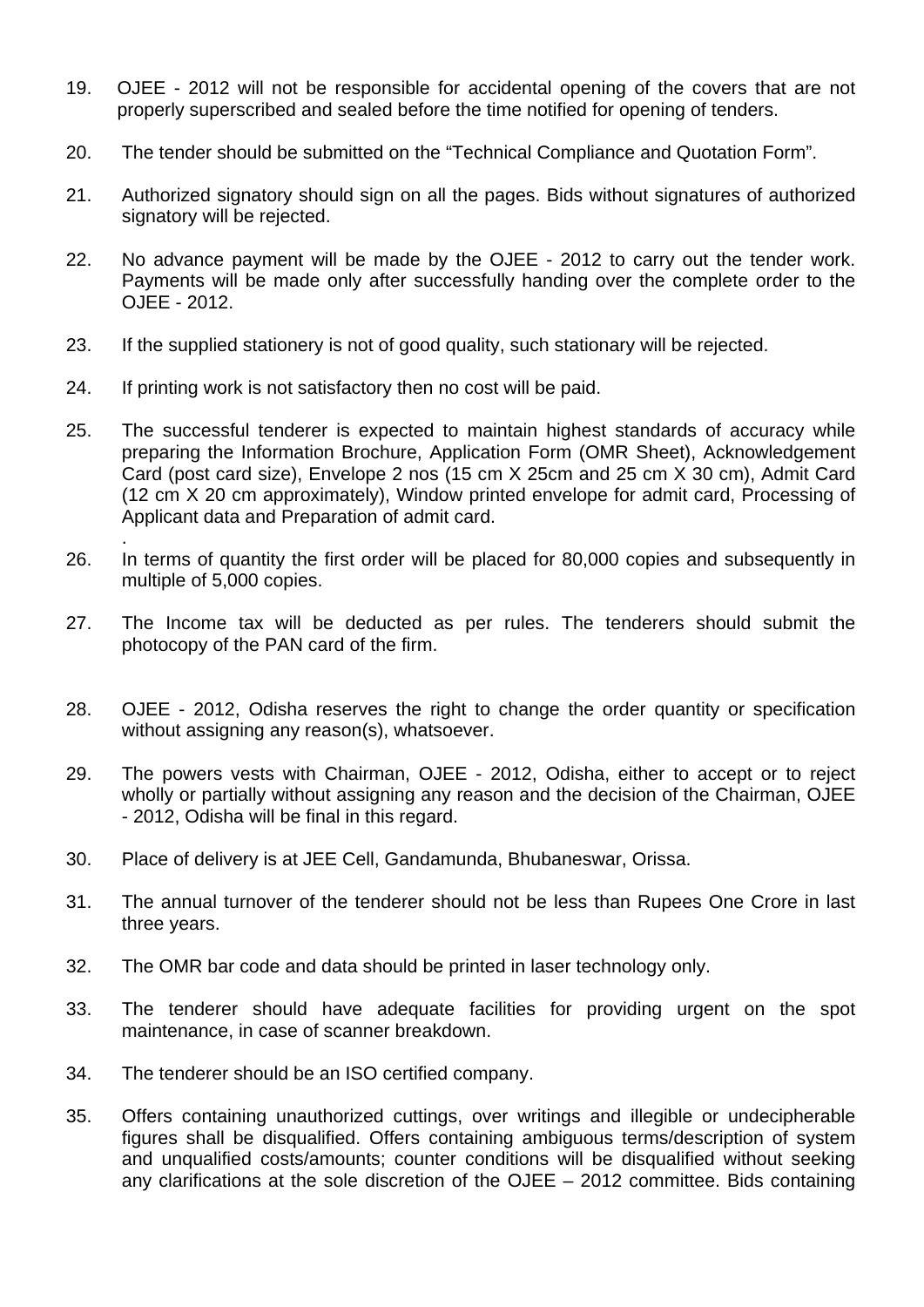quotes other than for the brands/specifications prescribed in tender notice shall be disqualified at the sole discretion of the OJEE – 2012 committee.

- 36. Correction if any should be fully authenticated. No whitener / correction fluid should be used.
- 37. No staples should be used for closing the covers. Covers with staples are liable for rejection. The covers containing the quotations shall be pasted and sealed.
- 38. A copy of the Information Brochure of the previous year (i.e. OJEE 2011) is available at www.odishajee.com for reference.
- 39. Cover page design and all other matter will be supplied to the successful tenderer in soft copy by  $OJEE - 2012$ .
- 40. This tender enquiry is not transferable. Each and every page of the tender document submitted to this office must be signed by the tenderer. Unsigned tenders will be rejected.
- 41. The drafts for EMD and Tender fee must be enclosed in the technical bid envelope.
- 42. The tenderer should scan the OMR application form, prepare the database, generate roll numbers, generate/print admit card at JEE Cell, Gandamunda, Khandagiri, Bhubaneswar – 30, at the tenderer's cost.
- 43. The tenders are to be received in the office of the Chairman OJEE-2012, Bhubaneswar by Speed post / Regd. Post / Courier service / in person strictly by the stipulated date and time at the own risk of the tenderer.

### **Acceptance**

I/We accept the above terms & conditions and shall comply with them strictly.

Name of Vendor **Name** Address \_\_\_\_\_\_\_\_\_\_\_\_\_\_\_\_\_\_\_\_\_\_\_\_\_

\_\_\_\_\_\_\_\_\_\_\_\_\_\_\_\_\_\_\_\_\_\_\_\_\_\_\_\_\_\_\_\_

**Signature** Seal of Firm : Date :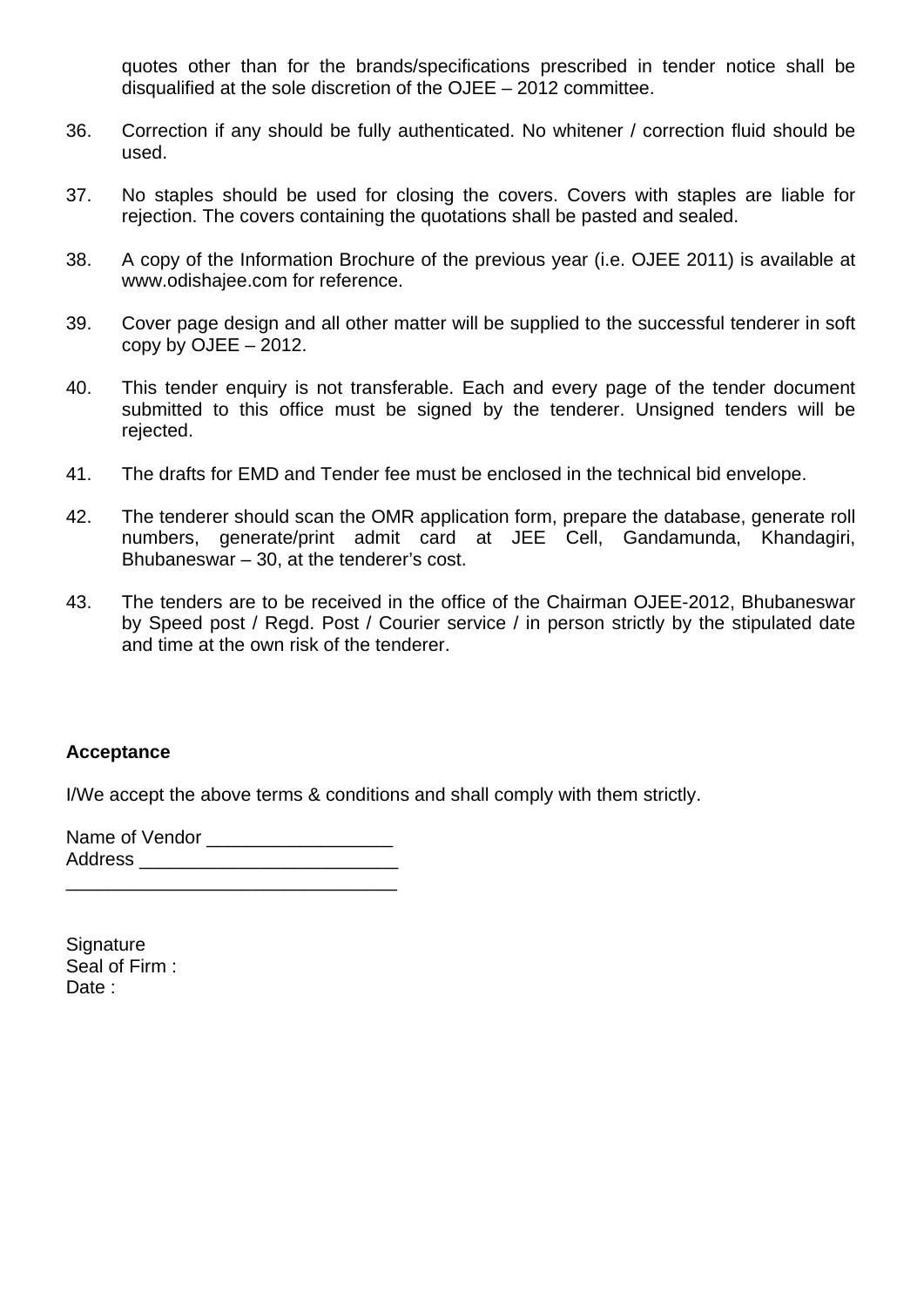### **TENDER FORM**

### **Instructions to Tenderers**

- 1. Quotations must be enclosed in a properly sealed envelope addressed to the Chairman, OJEE - 2012 Odisha by designation and not by name. The quotations must be superscribed "Tender for the printing and supply of Information Brochure" for the year 2012 as called for in tender notice No. OJEE - 2012/10 Dated 22nd December, 2011. The quotation must reach the office of the Chairman, OJEE - 2012, Orissa on or before  $3<sup>rd</sup>$  January, 2012 (up to 11.00 AM), i.e. on the date mentioned in the tender notice.
- 2. In the event of the quotations being submitted by a firm it must be signed separately by each member thereof, or in the event of the absence of any partner it must be signed on his behalf by a person holding a power-of-attorney authorizing him to do so, or in the case of company the quotations should be executed in the manner laid down in the said company's Articles of Association. The signatures on the quotations should be deemed to be authorized signatures.
- 3. All the columns of the quotations form shall be duly, properly and exhaustively filled in. The rates and units shall not be over-written. Quotations shall always be both in figures and words.
- 4. Any omission in filling the columns of "units and rates" shall altogether debar a quotation from being considered.
- 5. No alteration should be made in any of the terms and conditions of the tender by scoring out. No alteration or overwriting is permitted in the rates. No alteration will be allowed after the tender is received by this office. No variation in the conditions shall be admissible. Any qualified offer with the words such as subject to prior sale will be ignored. Ambiguity must be avoided in filling the tender and the language used in filling the tender forms must be clear and precise. Tenders not complying with these conditions may be rejected.
- 6. Amount of EMD as prescribed in the tender notice must be deposited as security in the shape of Bank Draft drawn in favour of the "**OJEE 2012**", payable at Bhubaneswar and must accompany the tender without which tender will not be considered. The said amount will be forfeited, if any successful tenderer fails within the time fixed by the OJEE - 2012, to sign the contract on terms contained in tender, its tender form and quotation form and conditions of contract referred to in the tenders and to pay additional security, if any, or fails to execute the order.
- 7. No tender will be considered unless and until all the documents are properly signed.
- 8. In the event of tender being accepted, the quotations will be converted into a contract.
- 9. Any tender which is not on the proper tender format or is received late will not be considered.
- 10. All disputes will be settled within the jurisdiction of Bhubaneswar, Odisha.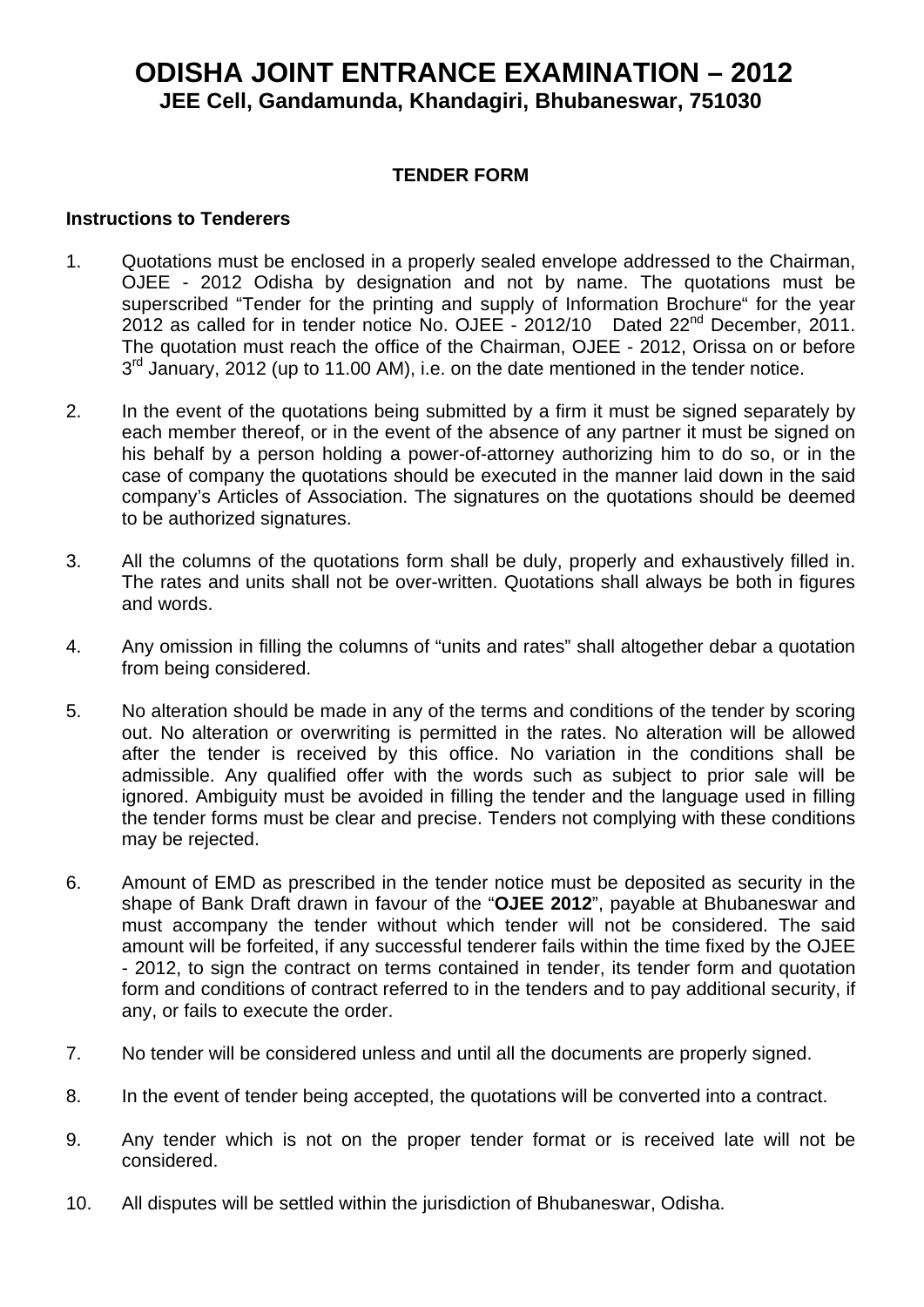- 11. Tenders / Offers of such firms which do not conform to the aforesaid conditions will be rejected straight-way.
- 12. The tenderer should have all arrangement for printing, binding, packing, perforating etc. to the satisfaction of the OJEE - 2012.
- 13. The delivery of the printed materials at the OJEE office in Bhubaneswar is within 10 days from the date of order. The delivery schedule is to be strictly followed.
- 14. The quantity may vary depending upon the requirement of OJEE 2012. The tenderer shall, however, not print the quantity not ordered for. If by chance excess quantity of any tendered item(s) over and above the given order is printed accidentally, those will be immediately informed and supplied to the OJEE - 2012 only with the undertaking that no such Information brochure are kept with the supplier. In case of any default/defect the Chairman of the OJEE - 2012 is competent to take action as deemed fit, which shall be final and binding on the tenderer.
- 15. In case the office feels that the firm has intentionally delayed the job, special penalty as deemed fit by the OJEE - 2012 can be imposed. In addition to the special penalty, the tenderer may also be black-listed. The period of execution of work can not be extended under any circumstances.
- 16. If the tenderer fails to complete the job and OJEE 2012 has to get it done from other tenderer at higher rates, the difference in the rates accrued shall be deducted from the firm's bill/securities besides forfeiting the job security of the firm, imposing penalty and taking such other action as may be deemed fit by the OJEE - 2012.
- 17. If the job is refused by the tenderer unexecuted after accepting the condition of the tender at any point of time during the contract period, the security deposited will be forfeited in full or in part at the discretion of the OJEE - 2012 and further action as deemed fit will be taken.
- 18. The Officer(s) of the OJEE 2012 however, can visit the premises of the tenderer during the period of execution of the ordered work to monitor the progress of the work and to ascertain that the materials are prepared as per specifications and their safe guards envisaged in the terms and conditions. If any lapse is found, the authorities of the OJEE - 2012 shall take such action as deemed fit whose order shall be final and binding.
- 19. The tenderer shall have to submit one copy of these specifications, terms and conditions duly signed in token of having accepted them along with the list and details of equipments, premises and a copy of a declaration relating to registration of the press.
- 20. Efforts will be made to clear 90% payment of tenderer's bills received complete in all respects through account payee cheque within 30 days from the date of receipt of bills accompanied by delivery challans duly countersigned by the competent authority of the OJEE - 2012. The remaining 10% payment will be released after satisfactory report by the OJEE - 2012.
- 21. The security amount will be refunded after the expiry of the contract period for the tendered items which in this case is one year from the placing of first supply order by OJEE - 2012.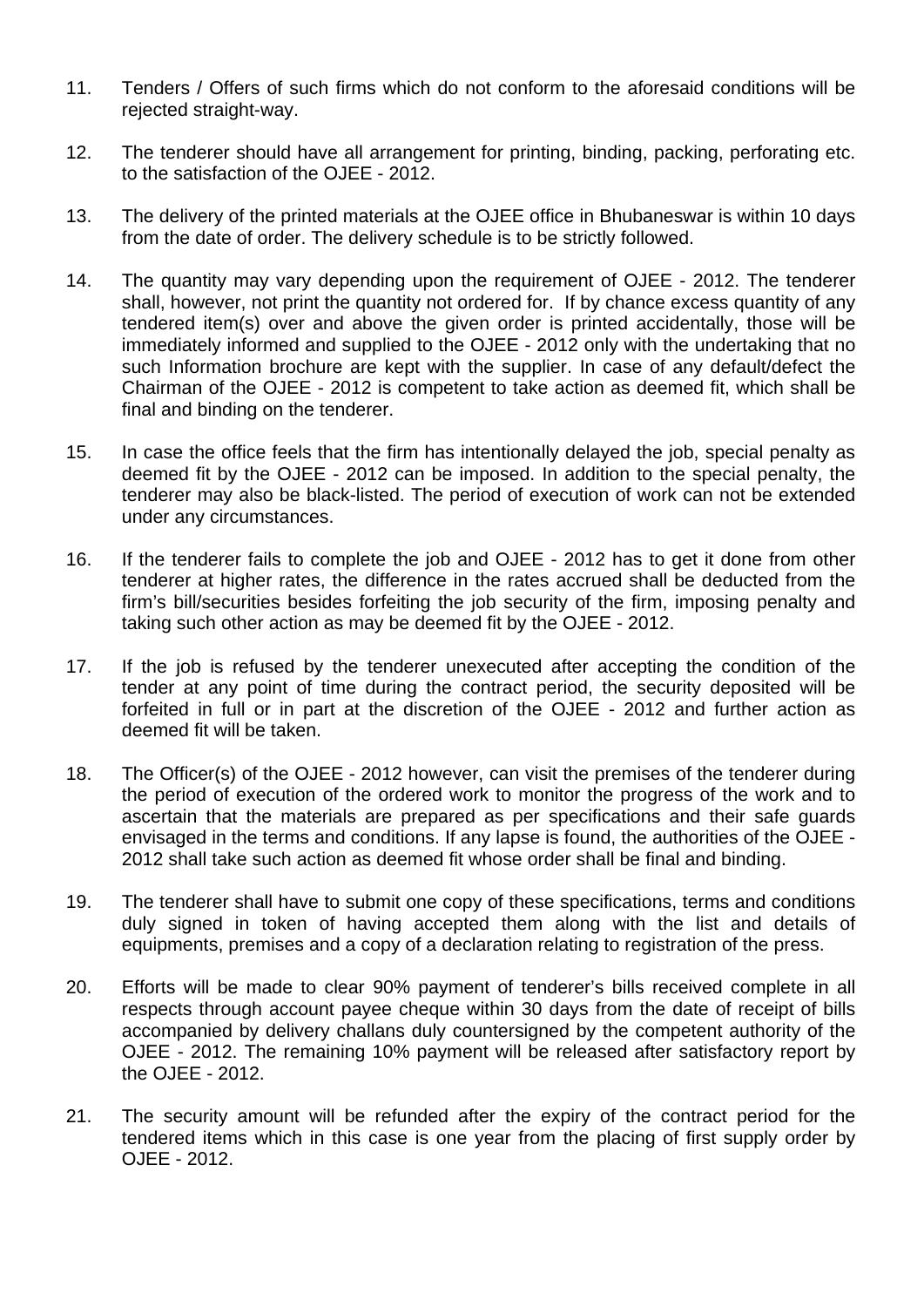- 22. In case of any dispute arising under this agreement, the Chairman, OJEE 2012 would act as an Arbitrator and his decision shall be final and binding on both the parties.
- 23. In case of any dispute arising between the parties and not settled by Arbitration as per clause 10, the jurisdiction of Courts of Law shall be at Bhubaneswar, Odisha.
- 24. Note that tenders are to be submitted only on prescribed Proforma as attached in Annexure 1 - 3. All items mentioned in the tender shall be quoted to the specification laid down in the prescribed proforma attached along with this document.
- 25. Supply of new order is never to be linked with the payment against the previous supply.
- 26. Approved sample of all the items can be checked in the Chairman's Office of OJEE 2012, Odisha on any working day during the office hours up to one day before submission of the tender.
- 27. The tenderer must put his/her signature in each and every page of the tender document submitted to this office.
- 28. Tender fee must be deposited along with all the downloaded tender form.

Certified that I/We have read the above terms and conditions, and these are acceptable to me/us. The proforma giving details of equipments, premises and along with a copy of declaration relating to registration of the press is submitted herewith as required under this tender. Our rates are also given in the enclosed proforma.

Signature: ……………………………..…

Designation: ……………………………..

Seal of the Firm

Complete Address of the Firm:

…………………………………………………………… …………………………………………………………………………… ………………..……………………………..

**Dated :**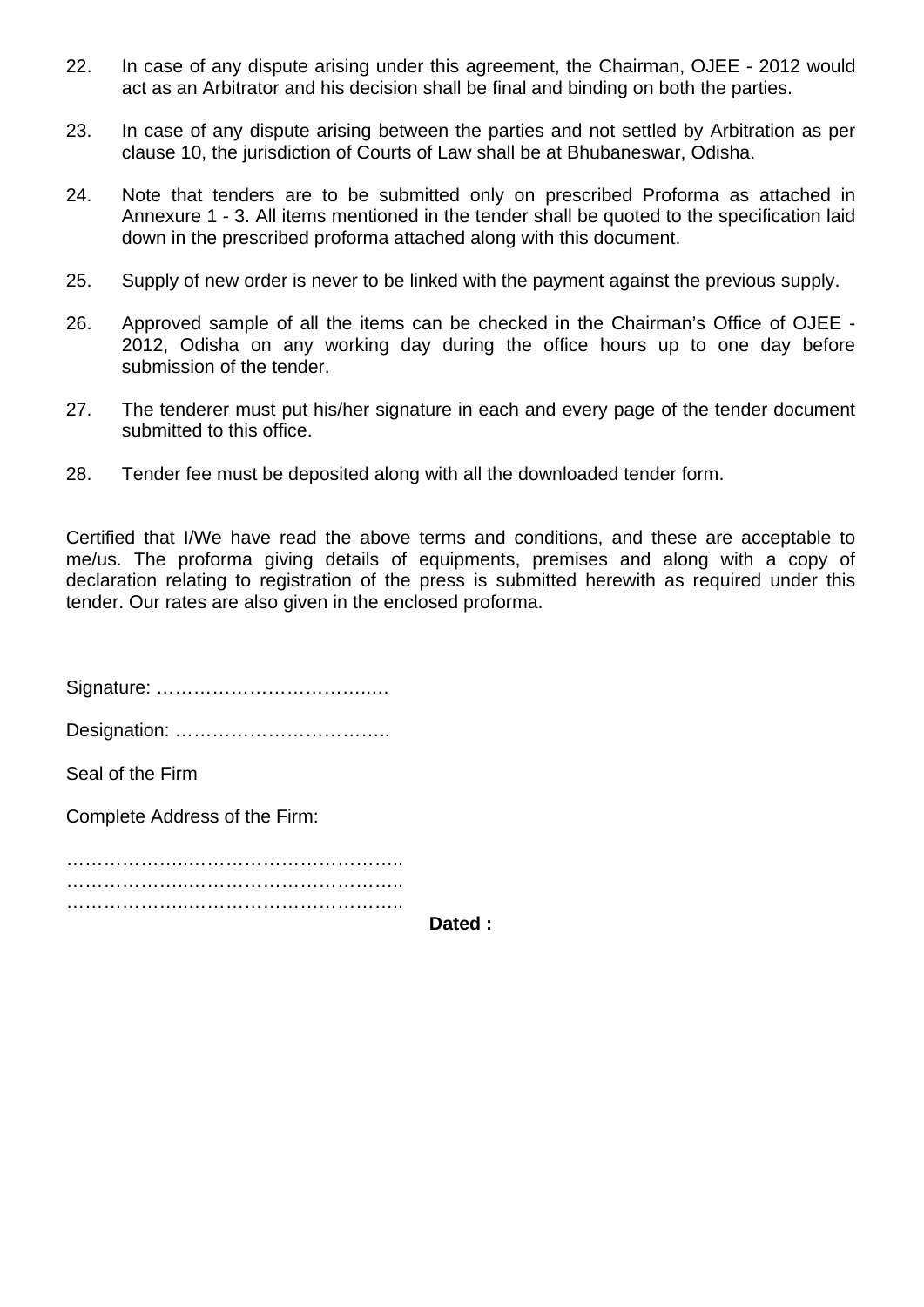**ANNEXURE-1** 

# **ODISHA JOINT ENTRANCE EXAMINATION – 2012**

JEE Cell, Gandamunda, Khandagiri, Bhubaneswar, 751030

# **TECHNICAL BID TENDER FORM**

Last date & time of submitting complete tenders: Tender Cost : Earnest Money : Opening Date & Time of Tender :

Subject - Tenders for Supply of Pre-Printed Information Brochure, OMR sheet, etc

| 1.              | Tender No.                                                                          | date                       |  |
|-----------------|-------------------------------------------------------------------------------------|----------------------------|--|
| 2.              | Name and Address of the firm/company/concern.                                       |                            |  |
|                 |                                                                                     |                            |  |
|                 |                                                                                     |                            |  |
|                 |                                                                                     |                            |  |
|                 |                                                                                     |                            |  |
| 3.              |                                                                                     |                            |  |
| 4.              |                                                                                     |                            |  |
| 5.              |                                                                                     |                            |  |
| 6.              |                                                                                     |                            |  |
| 7.              | <b>Work Address (Factory)</b>                                                       |                            |  |
|                 |                                                                                     |                            |  |
|                 |                                                                                     |                            |  |
| 8.              |                                                                                     |                            |  |
| 9.              | Tender fee of Rs.                                                                   |                            |  |
| 10.             | deposited<br>same is enclosed herewith as Earnest Money.                            | by D.D./Bankers Cheque No. |  |
| $\overline{11}$ | We cares to objde by the terms and conditions mentioned in the Tender Nation issued |                            |  |

11. We agree to abide by the terms and conditions mentioned in the Tender Notice issued by OJEE - 2012 of Odisha dated............................. We also agree to abide by all other conditions mentioned in the Performa enclosed, on each page of which we have put our signature in token of our acceptance of the terms mentioned therein.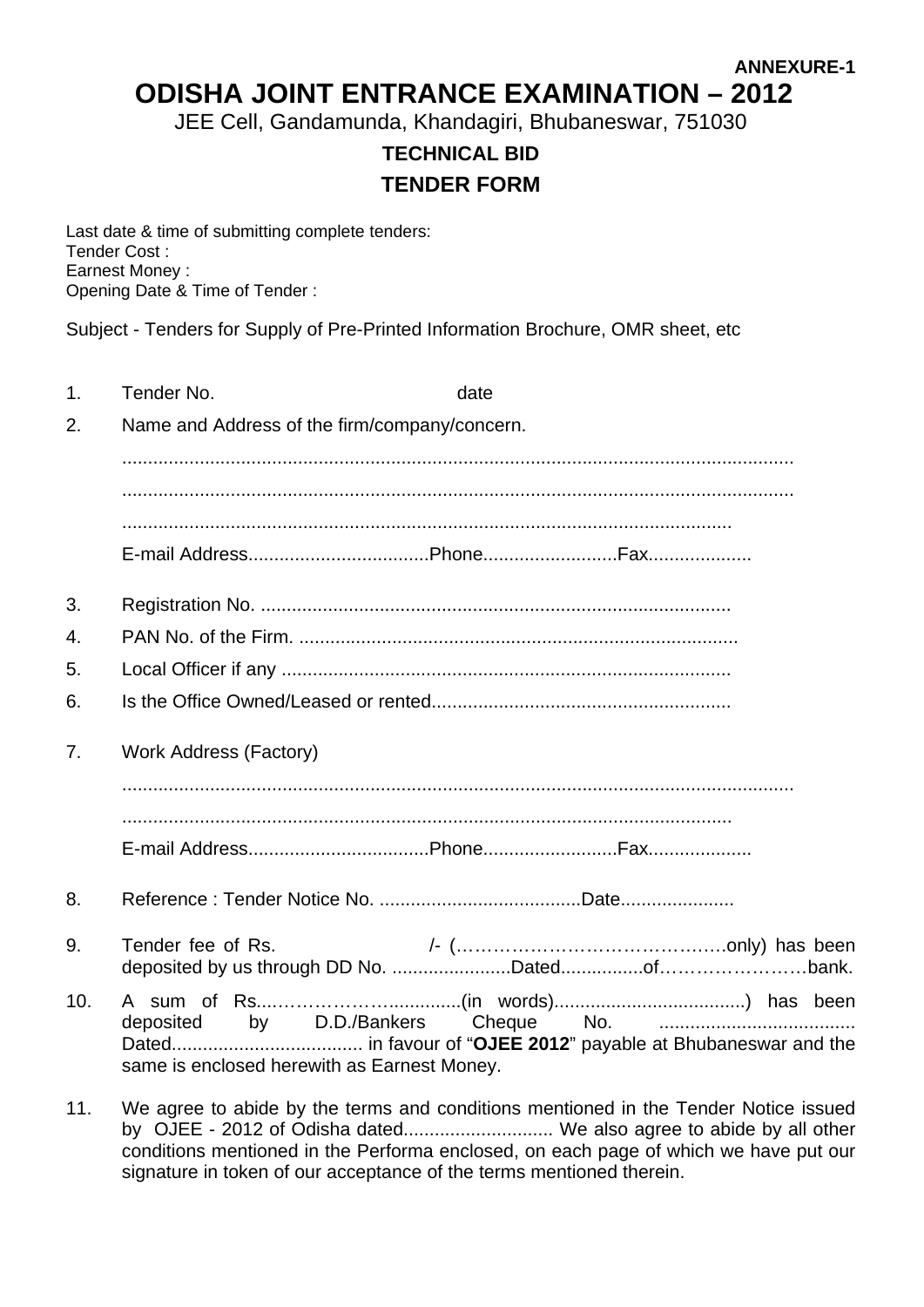- 12. Income tax clearance certificate from Income Tax Officer of concerned circle and sales tax clearance certificate from concerned Commercial Taxes Officer have also been enclosed herewith.
- 13. All Experience Certificates have been enclosed with Technical Bid envelope.
- 14. The rates quoted by us in the financial bid shall be valid up to complete work of Supply of Certificates.
- 15. Person/official to be contacted in case any clarification is required.

- 16. The Technical Bid is to be kept in separate envelope subscribing it as "Technical Bid" and Financial Bid in separate envelope subscribing it as "Financial Bid" and finally both to be kept in a single large envelope subscribing it as "Tender for the printing and supply of Information Brochure" to be opened on 3rd January, 2012 at 11.30 A.M.
- 17. Envelope marked "Technical Bid": shall be opened first. Thereafter the envelope marked "Financial Bid" of the firm concern/company found technically fit & sound for doing the job mentioned in this tender shall only be considered for opening. All the envelopes should be individually sealed.

### **DECLARATION**

- 1. We here by declare that we have quoted rates in financial bid after careful study of terms and conditions of tender documents. We will also accept the decision of OJEE – 2012 Odisha in this regard.
- 2. We here by also declare that our firm/company/concern is registered for the above work. We are in the business of above work, which can be verified from our office record. We have all technical infrastructure and technical staff etc. for smooth and effective execution of above work. We have not been black listed by any Government (Central and State) Board/University/Public undertakings/Banks/ R.B.I. etc.

# **SIGNATURE OF TENDERER**

WITH SEAL & DATE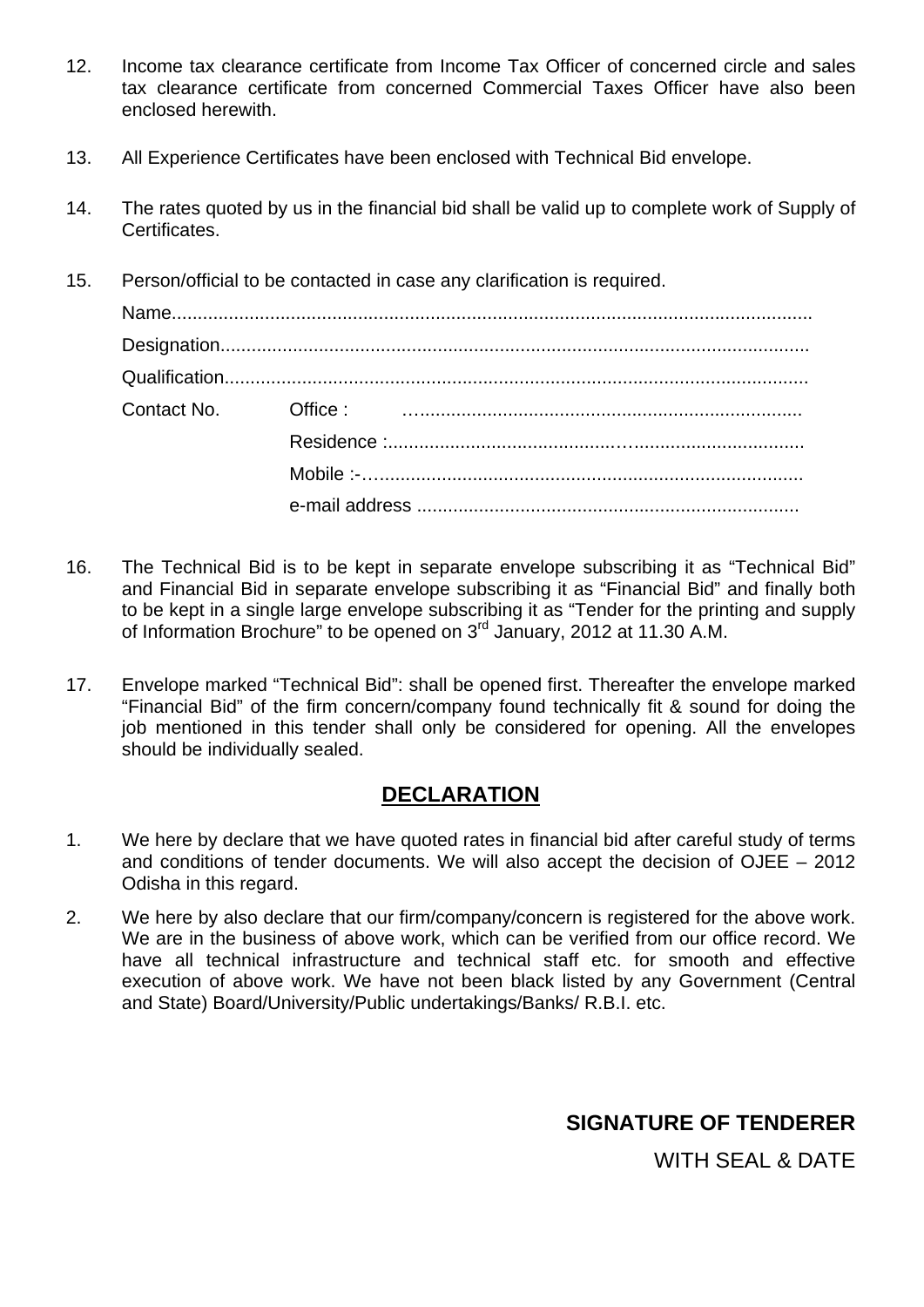**ANNEXURE-2** 

# **ODISHA JOINT ENTRANCE EXAMINATION – 2012**

JEE Cell, Gandamunda, Khandagiri, Bhubaneswar, 751030

# **TECHNICAL Specification / Requirement**

Infrastructure available with the firm submitting tender for printing and supply of Information Brochure, Application Form (OMR Sheet), Acknowledgement Card (post card size), Envelope 2 nos (15 cm X 25cm and 25 cm X 30 cm), Admit Card (12 cm X 20 cm approximately), Window printed envelope for admit card, Processing of Applicant data and Preparation of admit card.

| SI           | Name of the Firm                                                                                                                                         | <b>Details</b> | available          | (attach |
|--------------|----------------------------------------------------------------------------------------------------------------------------------------------------------|----------------|--------------------|---------|
| No.          |                                                                                                                                                          |                | documentary proof) |         |
| $\mathbf{1}$ | <b>Full Address:</b>                                                                                                                                     |                |                    |         |
|              | <b>Head Office</b><br>(i)                                                                                                                                |                |                    |         |
|              | (ii)<br>Branch Office (if any):                                                                                                                          |                |                    |         |
| 2.           | Telegraphic / email address:                                                                                                                             |                |                    |         |
|              |                                                                                                                                                          |                |                    |         |
| 3.           | Telephone Number(s):                                                                                                                                     |                |                    |         |
| 4.           | Fax No.:                                                                                                                                                 |                |                    |         |
| 5.           | Date of Establishment of the Firm:                                                                                                                       |                |                    |         |
| 6.           | Is your firm registered under                                                                                                                            |                |                    |         |
|              | (a) The Indian Companies Act, 1913?                                                                                                                      |                |                    |         |
|              | (b) The Indian Factories Act, 1932?                                                                                                                      |                |                    |         |
|              | (c) Another Act. If not, who are the owners? (please                                                                                                     |                |                    |         |
|              | give full names)                                                                                                                                         |                |                    |         |
| 7.           | Whether insured against fire, theft, and burglary. If so,<br>please state the amount for which insured, the name of<br>the insurance firm and policy no. |                |                    |         |
| 8.           | Proof of ISO certification                                                                                                                               |                |                    |         |
| 9.           | Sale Tax No. / TIN No.                                                                                                                                   |                |                    |         |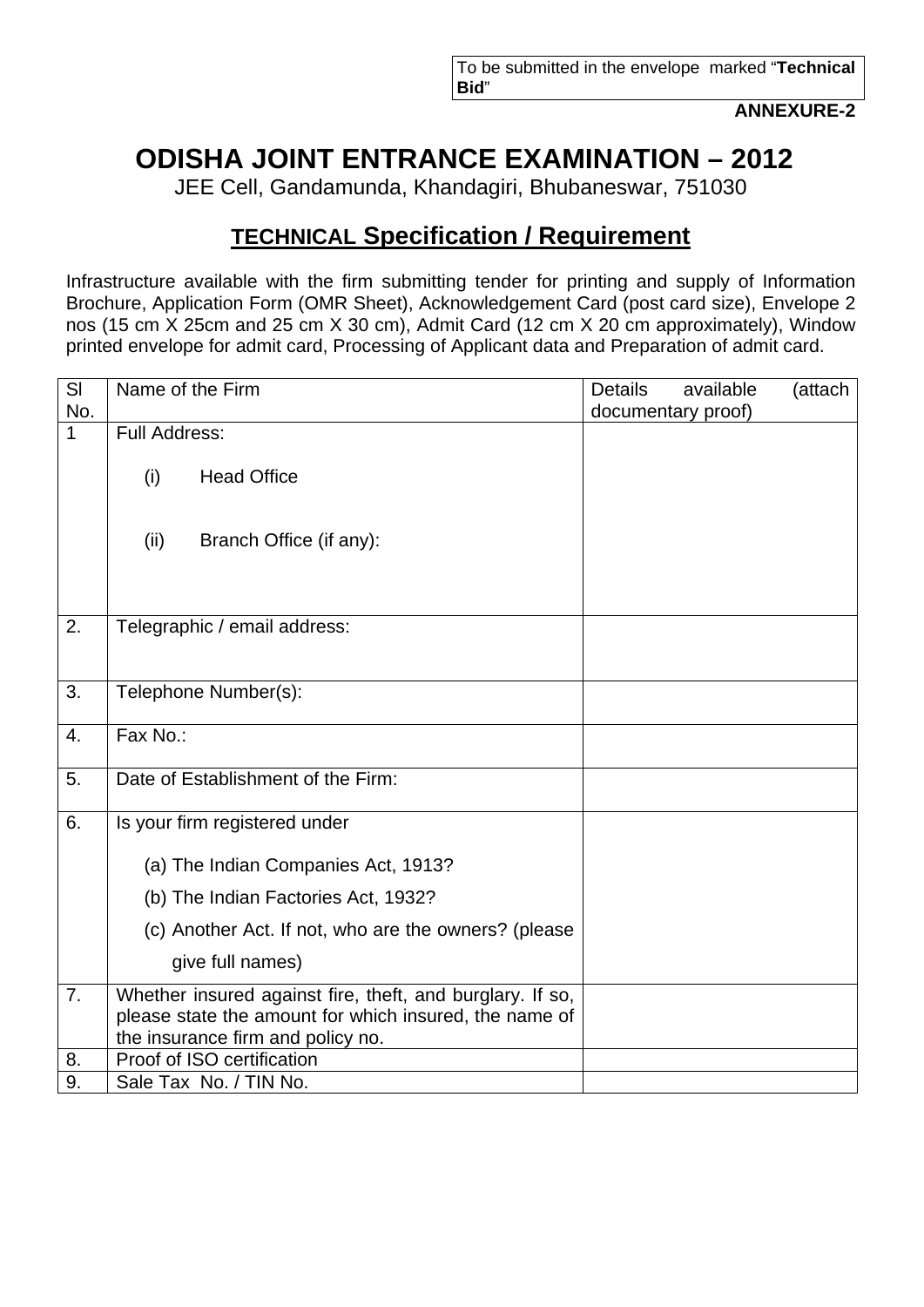### **10. Availability of Machines : -**

### **A. Computers**

| <b>S. No.</b> | No. of<br><b>Computers</b> | <b>Make and Other</b><br><b>Description</b> | <b>Detail of DTP Software</b><br>& Font used for Making<br><b>Art Work</b> | <b>Working Capacity</b><br>Hrs./Day |
|---------------|----------------------------|---------------------------------------------|----------------------------------------------------------------------------|-------------------------------------|
|               |                            |                                             |                                                                            |                                     |

### **B. OMR Scanning Machine**

| <b>S. No.</b> | No. of OMR      | <b>Make and Other</b> | <b>Scanning Speed</b> | <b>Working Capacity</b> |
|---------------|-----------------|-----------------------|-----------------------|-------------------------|
|               | <b>Machines</b> | <b>Description</b>    | No. of scans / second | Hrs./Day                |
|               |                 |                       |                       |                         |

### **11. Available Man Power.**

| S.No. | <b>Personnel</b> | <b>Full Time</b> | <b>Part Time</b> | <b>Experience</b> |
|-------|------------------|------------------|------------------|-------------------|
|       |                  |                  |                  |                   |
|       |                  |                  |                  |                   |
|       |                  |                  |                  |                   |
|       |                  |                  |                  |                   |
|       |                  |                  |                  |                   |

### **12. Experience of the Firm**

Experience, if any, Please enclose Experience Certificate (printing of Information brochure, OMR sheet, scanning of OMR etc. for conducting JEE)

| <b>S. No.</b> | Name of Board/Technical University/Similar<br><b>Organization etc conducting JEE</b> | <b>Yes</b> | <b>Nature of Work</b> |
|---------------|--------------------------------------------------------------------------------------|------------|-----------------------|
|               |                                                                                      |            |                       |
|               |                                                                                      |            |                       |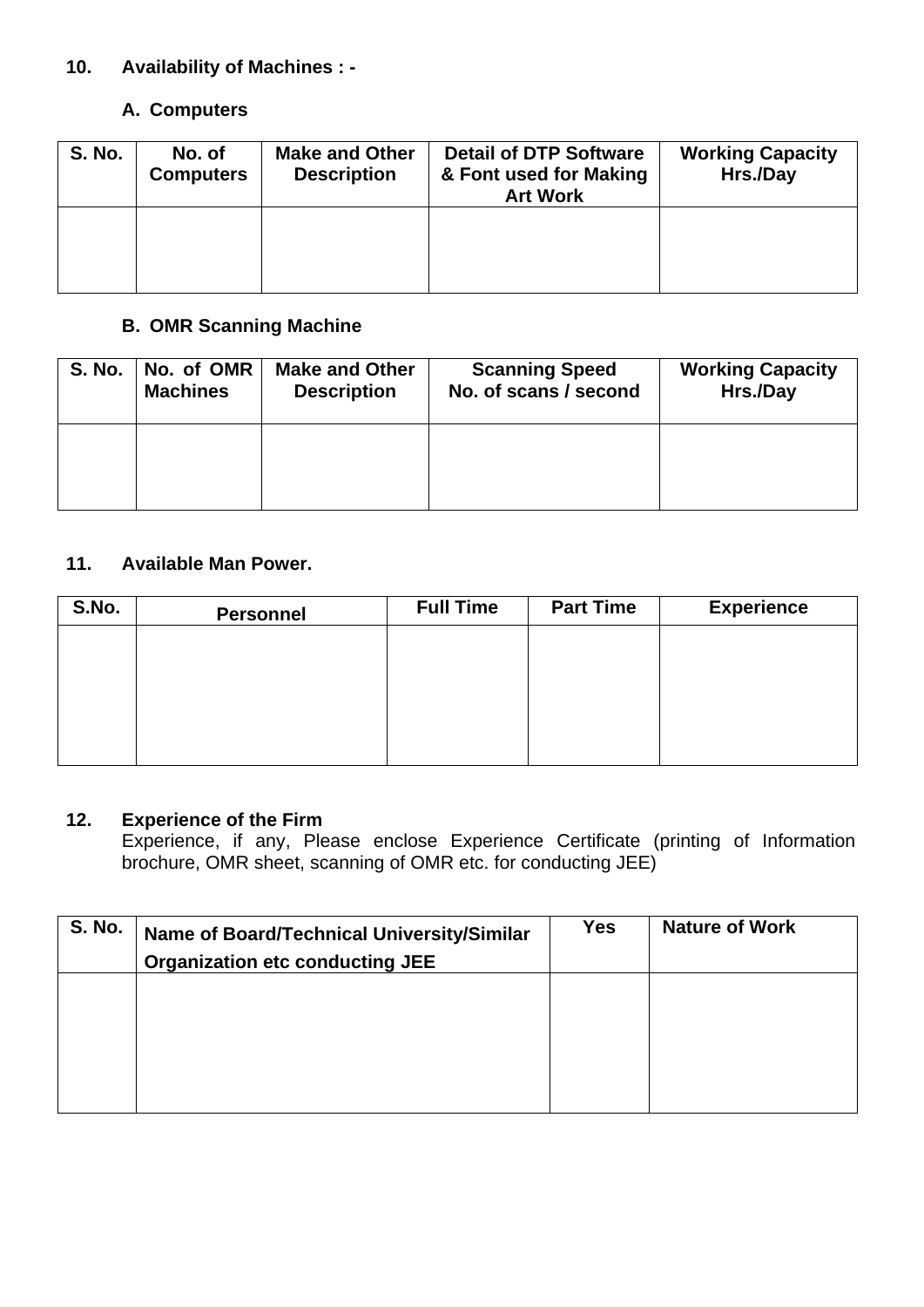### **13. Annual turnover of the last three years and audited balance sheet enclosed.**

| <b>S. No.</b> | 2008-2009 | 2009-2010 | 2010-2011 |
|---------------|-----------|-----------|-----------|
|               |           |           |           |
|               |           |           |           |
|               |           |           |           |
|               |           |           |           |

- 14. Tender fee of Rs.500/- (rupees five hundred only) has been deposited by us through deposited by DD/Bankers Cheque No…………….. dated …………. in favour of "**OJEE 2012"** payable at Bhubaneswar.
- 15. A sum of Rs....………………..............(in words).....................................) has been deposited by D.D./Bankers Cheque No. ...................................... Dated..................................... …………. in favour of "**OJEE 2012**" payable at Bhubaneswar and the same is enclosed herewith as Earnest Money.
- 16. We agree to abide by the terms and conditions mentioned in the Tender Notice issued by OJEE - 2012 Odisha dated............................. We also agree to abide by all other conditions mentioned in the Performa enclosed, on each page of which we have put our signature in token of our acceptance of the terms mentioned therein.
- 17. Income tax clearance certificate from Income Tax Officer of concerned circle and sales tax clearance certificate from concerned Commercial Taxes Officer have also been enclosed herewith.
- 18. All Experience Certificates have been enclosed with Technical Bid envelope.

The rates quoted by us in the financial bid shall be valid up to complete work of Supply of printed materials, all the processes of applicant data, etc.

19. Person/official to be contacted in case any clarification is required.

| Contact No. |  |
|-------------|--|
|             |  |
|             |  |
|             |  |

21. The Technical Bid is kept alongwith the drafts for EMD and the tender fee in separate envelope subscribing it as "**Technical Bid**" and Financial Bid in separate envelope subscribing it as "**Financial Bid**" and Finally kept them in a single large envelope subscribing it as "Tender for the printing and supply of Information Brochure" to be opened on 3rd January, 2012 at 11.30 AM.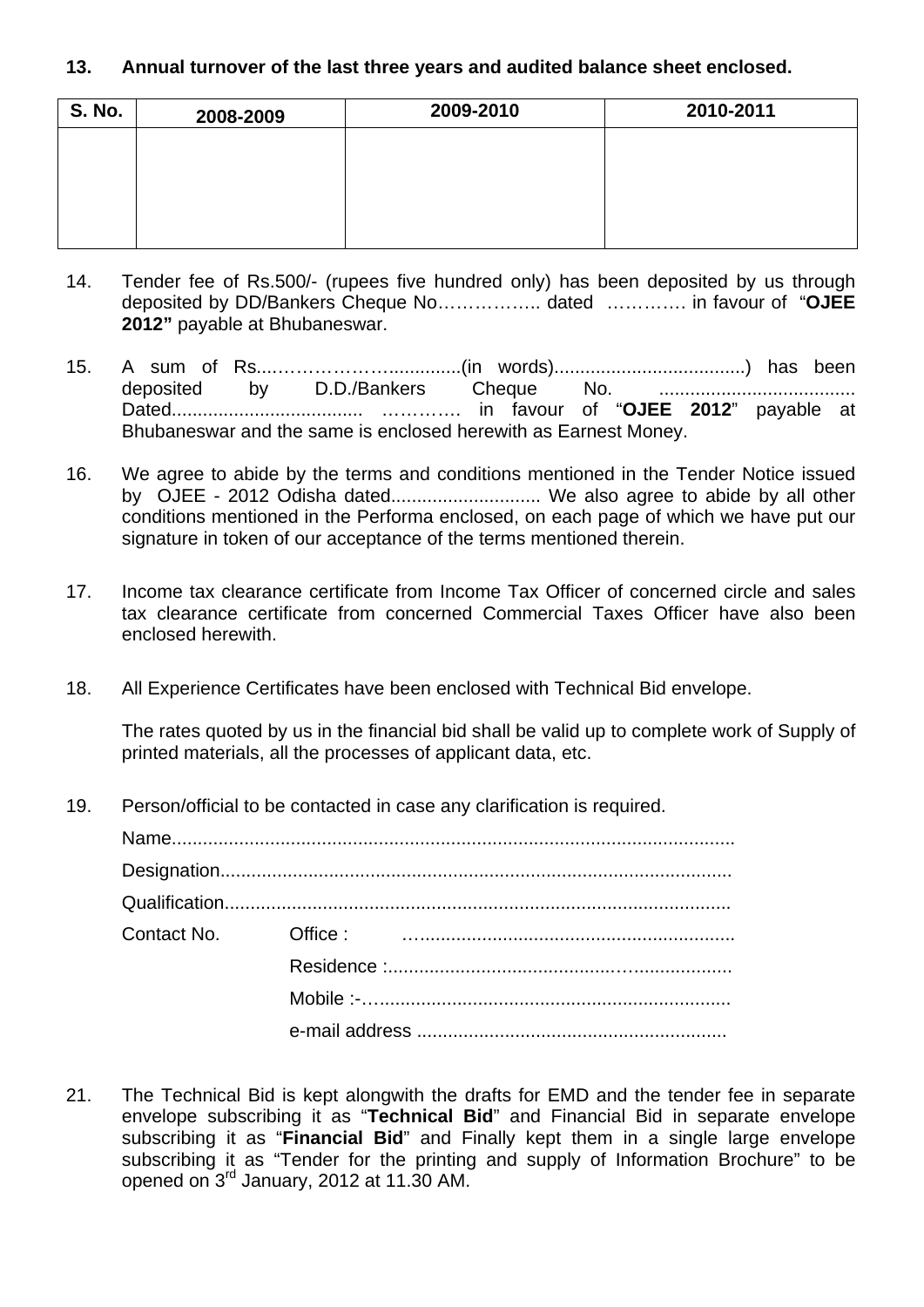22. Envelope of "Technical Bid" shall be opened first. The "Financial Bid" envelope of the firm concern/company found technically fit & sound for doing the job mentioned in this tender shall only be considered for opening. All the envelopes should be individually sealed.

### 23. **Please enclose demand drafts for EMD and tender fee with this Technical Bid.**

NB: If space found short separate sheet be enclosed.

### **DECLARATION**

- 1. We here by declare that we have quoted rates in financial bid after careful study of terms and conditions of tender documents. We will also accept the decision of OJEE  $-12$ , Orissa in this regard.
- 2. We here by also declare that our firm/company/concern is registered for the above work. We are in the business of above work, which can be verified from our office record. We have all technical infrastructure and technical staff etc. for smooth and effective execution of above work. We have not been black listed by any Government (Central and State) Board/University/Public undertakings/Banks/ R.B.I. etc.

### **SIGNATURE OF TENDERER**

WITH SEAL & DATE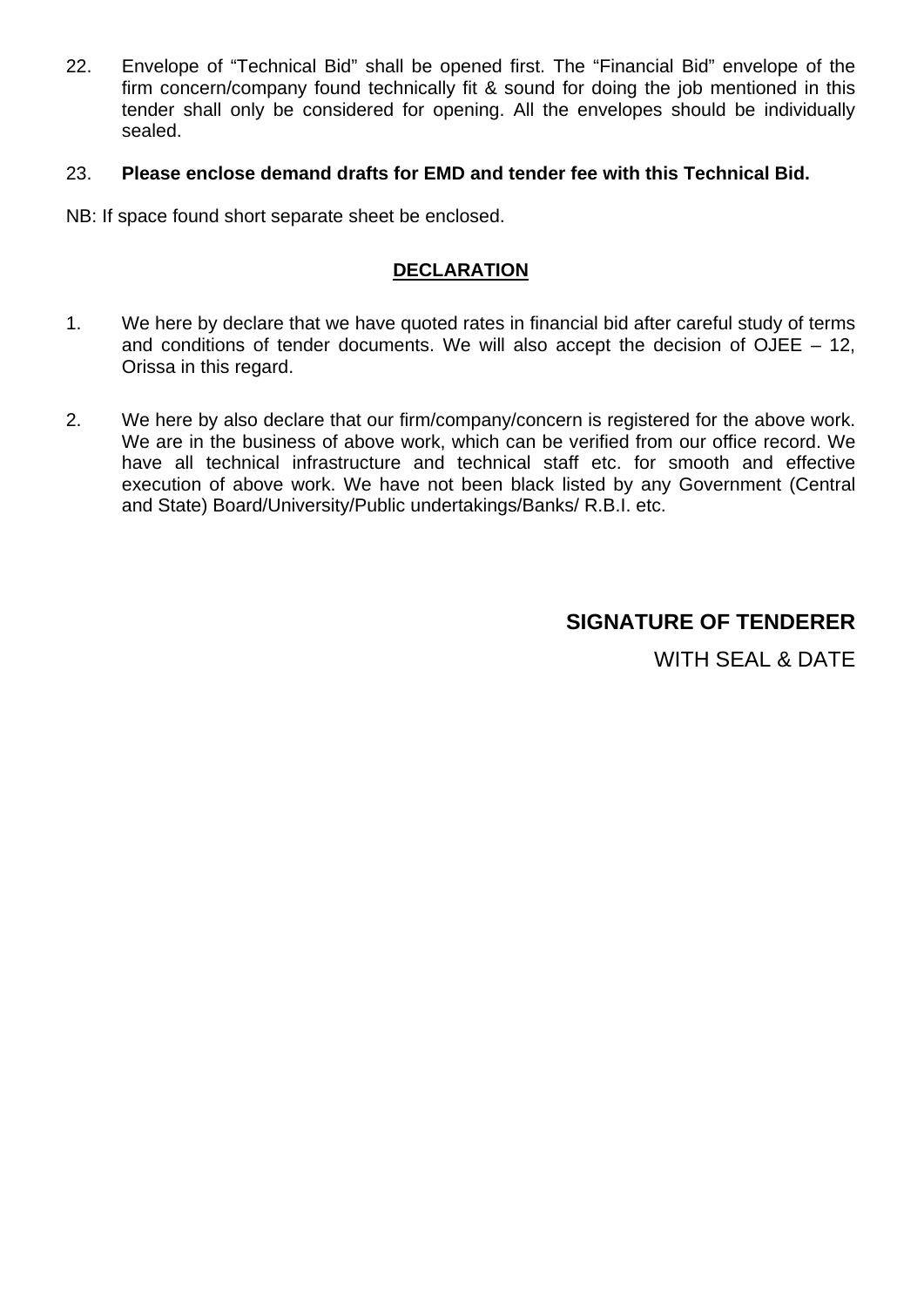**ANNEXURE-3** 

# **ODISHA JOINT ENTRANCE EXAMINATION – 2012**

JEE Cell, Gandamunda, Khandagiri, Bhubaneswar, 751030

# **Technical Compliance & Quotation Form (for printing & supply of Information Brochure, Application Form, etc)**

- Subject Tenders for Printing and Supply of Information Brochure, Application Form (OMR Sheet), Acknowledgement Card (post card size), Envelope 2 nos (15 cm X 25cm and 25 cm X 30 cm), Admit Card (12 cm X 20 cm approximately), Window printed envelope for admit card, Processing of Applicant data and Preparation of admit card.
- 1. Name of the Firm

M/s

2. Rates are to be quoted keeping in view the printing and supply of Information Brochure, Application Form (OMR Sheet), Acknowledgement Card (post card size), Envelope 2 nos (15 cm X 25cm and 25 cm X 30 cm), Admit Card (12 cm X 20 cm approximately), Window printed envelope for admit card, Processing of Applicant data and Preparation of admit card.

 (Please note carefully that Rates quoted should not be changed or modified by way of cutting or overwriting or by using white fluid) :-

- **A.** First order shall be placed for 80,000 copies and subsequent orders shall be placed in multiples of 5000 as per requirement.
- **B.** All the various formats of Information brochure, OMR sheet, all appendix, acknowledgement card etc. shall have serial numbers.
- **C.** The Firm/Concern/Company must supply all the above stationery at JEE Cell in Bhubaneswar. Local Taxes if any shall be borne by the firm. The stationery shall be inspected by the authorised representatives of the OJEE - 2012 before the dispatch of the stationery if necessary.
- **D. Please do not enclose drafts for EMD and tender fee with this Financial Bid envelope.**

### **E. Information brochure, OMR sheet, etc.**

 Rate quoted in **Rs. per piece** (inclusive of Octroi, Packing, sampling, loading & unloading, all taxes, transportation cost etc.):-